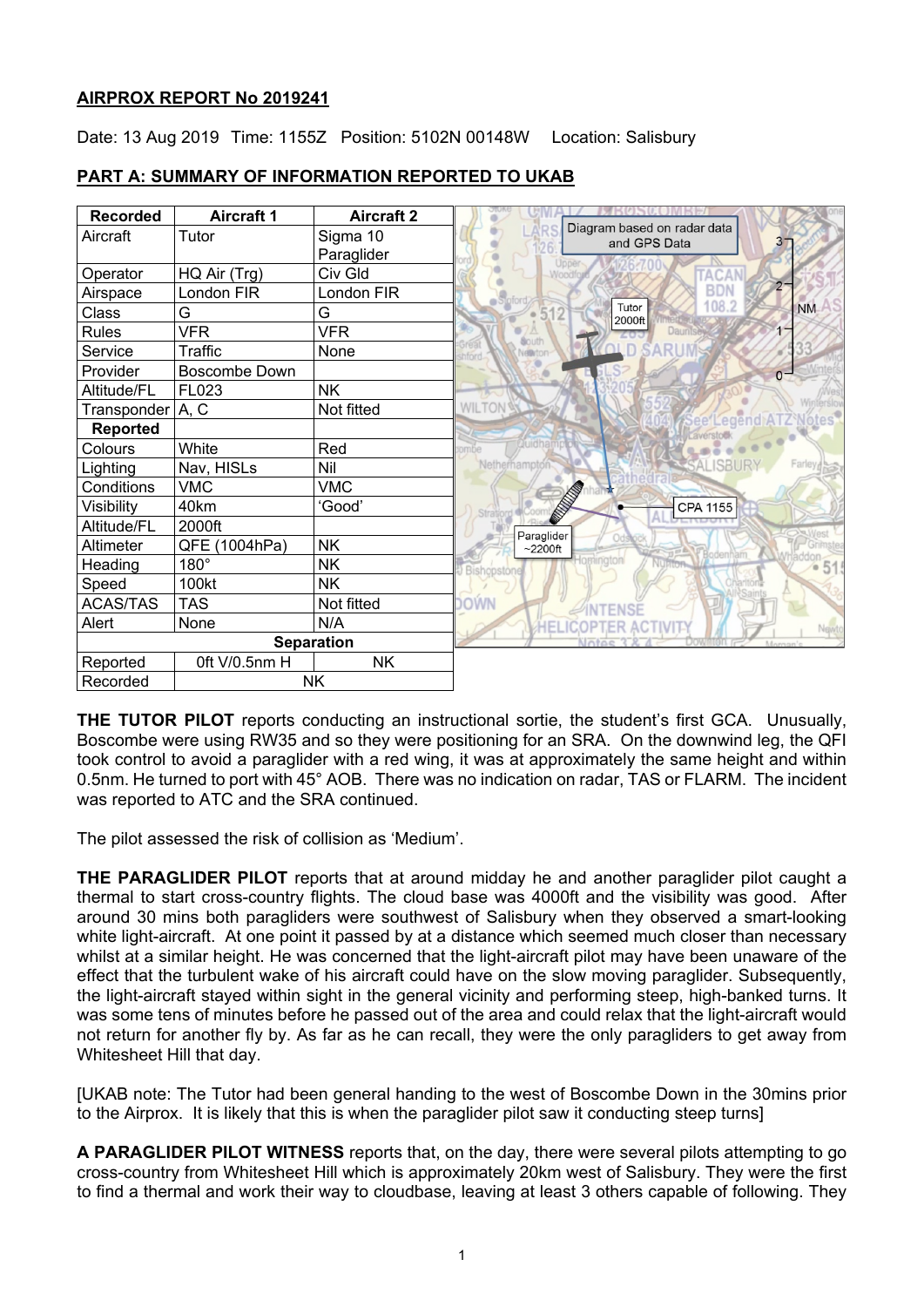both entered the Boscombe Down MATZ stub although he was ahead of the other paraglider at that point. He observed the aircraft to the west but it was closer to the other paraglider than to him. It stood out in the bright sunlight with stubby wings and was performing steeper turns than normally observed. At this stage he was struggling to stay up and decided to land somewhere easy for a retrieve. He packed up his wing in a field next to the hospital and continued to observe the other paraglider who was continuing his flight and patiently working the lift. Unfortunately they did not meet after the flight to discuss the incident and he thought no more of it. He noted that they occasionally attract 'sightseers' during flights but they usually stay well clear and fly in a steady manner.

**THE BOSCOMBE CONTROLLER** reports that the Tutor was on the downwind leg of the radar training circuit for RW35 and approximately 4nm southeast of Salisbury when the pilot reported turning to avoid a paraglider. It was not displayed on the radar screen, after the pilot had taken the avoiding action a tiny radar return became visible for one radar sweep. The pilot did not report an Airprox at the time and continued with an SRA.

The controller perceived the severity of the incident as 'Medium'.

**THE BOSCOMBE SUPERVISOR** reports that he did not witness the incident, although he did recall the Tutor conducting the SRA for RW35. Nothing was reported on the frequency at the time and there was no post-flight telephone call to discuss the incident.

#### **Factual Background**

The weather at Boscombe was recorded as follows:

METAR EGDM 131220Z 28007KT 9999 SCT045 19/08 Q1018 NOSIG RMK BLU BLU=

| Line           | To                    | From                  | <b>Speech Transcription</b>                                      | <b>Time</b> |
|----------------|-----------------------|-----------------------|------------------------------------------------------------------|-------------|
| No             | (b)                   | (c)                   | (d)                                                              | (e)         |
| (a)            |                       |                       |                                                                  |             |
| $\mathbf{1}$   | <b>Tutor Callsign</b> | Approach              | Tutor Callsign cockpit checks report complete<br>11:53:55        |             |
| $\overline{2}$ | Approach              | <b>Tutor Callsign</b> | <b>Standby Tutor Callsign</b><br>11:54:00                        |             |
| 3              | Approach              | <b>Tutor Callsign</b> | Tutor Callsign is level at two thousand with cockpit<br>11:54:54 |             |
|                |                       |                       | checks complete                                                  |             |
| 4              | <b>Tutor Callsign</b> | Approach              | <b>Tutor Callsign</b>                                            | 11:54:57    |
| 5              | Approach              | <b>Tutor Callsign</b> | Tutor Callsign just avoiding a err paraglider                    | 11:55:22    |
| 6              | <b>Tutor Callsign</b> | Approach              | Tutor Callsign er roger currently nothing seen on my<br>11:55:27 |             |
|                |                       |                       | radar                                                            |             |
| $\overline{7}$ | Approach              | <b>Tutor Callsign</b> | 11:55:30<br>Not your fault but err I'll just get back on heading |             |
|                |                       |                       | now                                                              |             |
| 8              | <b>Tutor Callsign</b> | Approach              | <b>Tutor Callsign roger</b>                                      | 11:55:34    |
| 9              | Approach              | <b>Tutor Callsign</b> | And Tutor Callsign back on one eight zero two                    | 11:55:51    |
|                |                       |                       | thousand feet                                                    |             |
| 10             | <b>Tutor Callsign</b> | Approach              | <b>Tutor Callsign roger</b>                                      | 11:55:55    |

The relevant portion of the Boscombe Approach R/T tape transcript is below: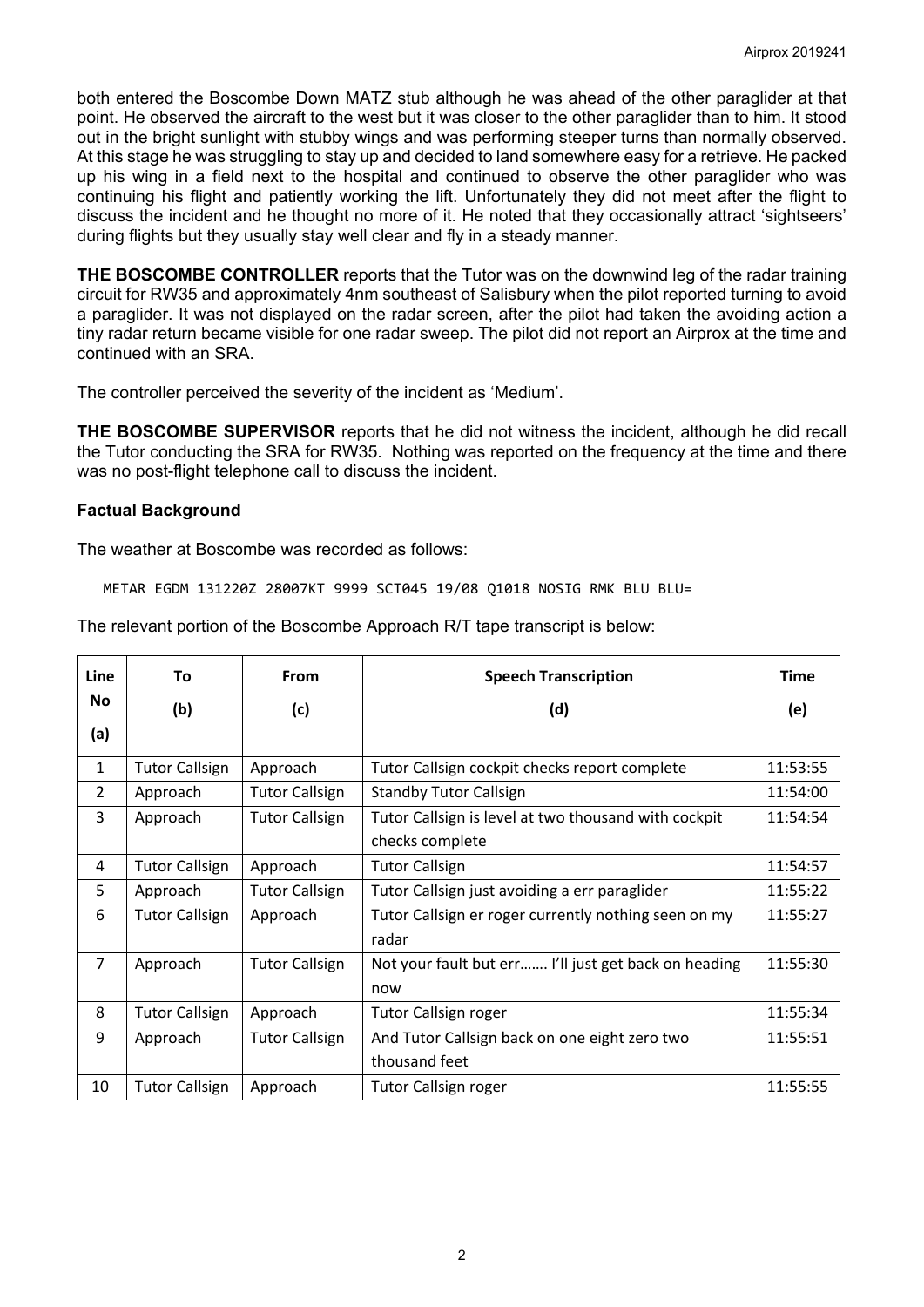#### **Analysis and Investigation**

## **Military ATM**

The Tutor was conducting instrument flying training with a Qualified Flying Instructor (QFI) and a student conducting their first ground-controlled approach. The Tutor was in receipt of a Traffic Service from Boscombe Approach and was one of two aircraft on frequency. Whilst on the downwind leg for RW35, the QFI took control of the aircraft and initiated avoiding action against a paraglider approximately ½ nm away at the same level. The QFI reported that no TAS or FLARM alert was received. The Tutor reported avoiding the paraglider to the Boscombe Approach Controller who confirmed that there was nothing showing on the Boscombe Radar.

Analysis of the radar replay by the Radar Analysis Cell indicated that the paraglider was not visible on radar. There was nothing the Boscombe Approach Controller could have done to prevent this incident and therefore the ATS barrier was ineffective in this situation.

#### **UKAB Secretariat**

The Tutor and paraglider pilots shared an equal responsibility for collision avoidance and not to operate in such proximity to other aircraft as to create a collision hazard<sup>1</sup>. If the incident geometry is considered as converging then the Tutor pilot was required to give way to the paraglider<sup>[2](#page-2-1)</sup>. If the incident geometry is considered as overtaking then the paraglider pilot had right of way and the Tutor pilot was required to keep out of the way of the other aircraft by altering course to the right<sup>3</sup>.

#### **Comments**

#### **HQ Air Command**

As the paraglider was not equipped with any form of Electronic Conspicuity, CWS or Radio, and did not display on Radar prior to the Airprox, this led to See-and-Avoid being the only available barrier to the avoidance of MAC. The Tutor Pilot (an instructor) was acting as the safety pilot for an SRA being flown by his student. Upon spotting the glider, the instructor took control and carried out a 45° AOB turn to increase separation. As this turn caused the instructor to lose sight of the paraglider, he then reversed his turn to reacquire visual contact and reassess separation. When it was assessed that a risk of collision no longer existed, he regained his former radar heading and continued on the SRA, vacating the area of confliction. He reported back on heading shortly after CPA. Any perceived steep turns at the time of the Airprox were carried out to increase separation and then monitor the situation. Since this Airprox, it has been recommended that Boscombe Down Safety Team review their engagement with local paraglider sites to enhance collective understanding of the use of local airspace.

## **BHPA**

The BHPA recognises that a market absence of suitable lightweight, low-powered, safe, EC devices and antennae suitable for operation by a free-flying pilot makes it difficult for paragliders, hang gliders and paramotorists to be seen by radar and other aircraft. The majority of free-flying pilots realise that their look-out is the chief means of seeing other aircraft in uncontrolled airspace. The paraglider pilot would have been aware that he was transiting a MATZ on a weekday with no radio contact and would have been keeping a wary lookout. Once clear of Boscombe Down's western stub, he probably thought he was in the clear of that area but hadn't taken into account that Boscombe was using RW35 and therefore circuit traffic would be operating outside the marked MATZ. It was fortuitous that the Tutor instructor saw the paraglider in time and avoided it because a paraglider's low airspeed and limited manoeuvrability may have presented its pilot few options.

l <sup>1</sup> SERA.3205 Proximity. MAA RA 2307 paragraphs 1 and 2.

<span id="page-2-1"></span><span id="page-2-0"></span><sup>2</sup> SERA.3210 Right-of-way (c)(2) Converging. MAA RA 2307 paragraph 12.

<span id="page-2-2"></span><sup>3</sup> SERA.3210 Right-of-way (c)(3) Overtaking. MAA RA 2307 paragraph 14.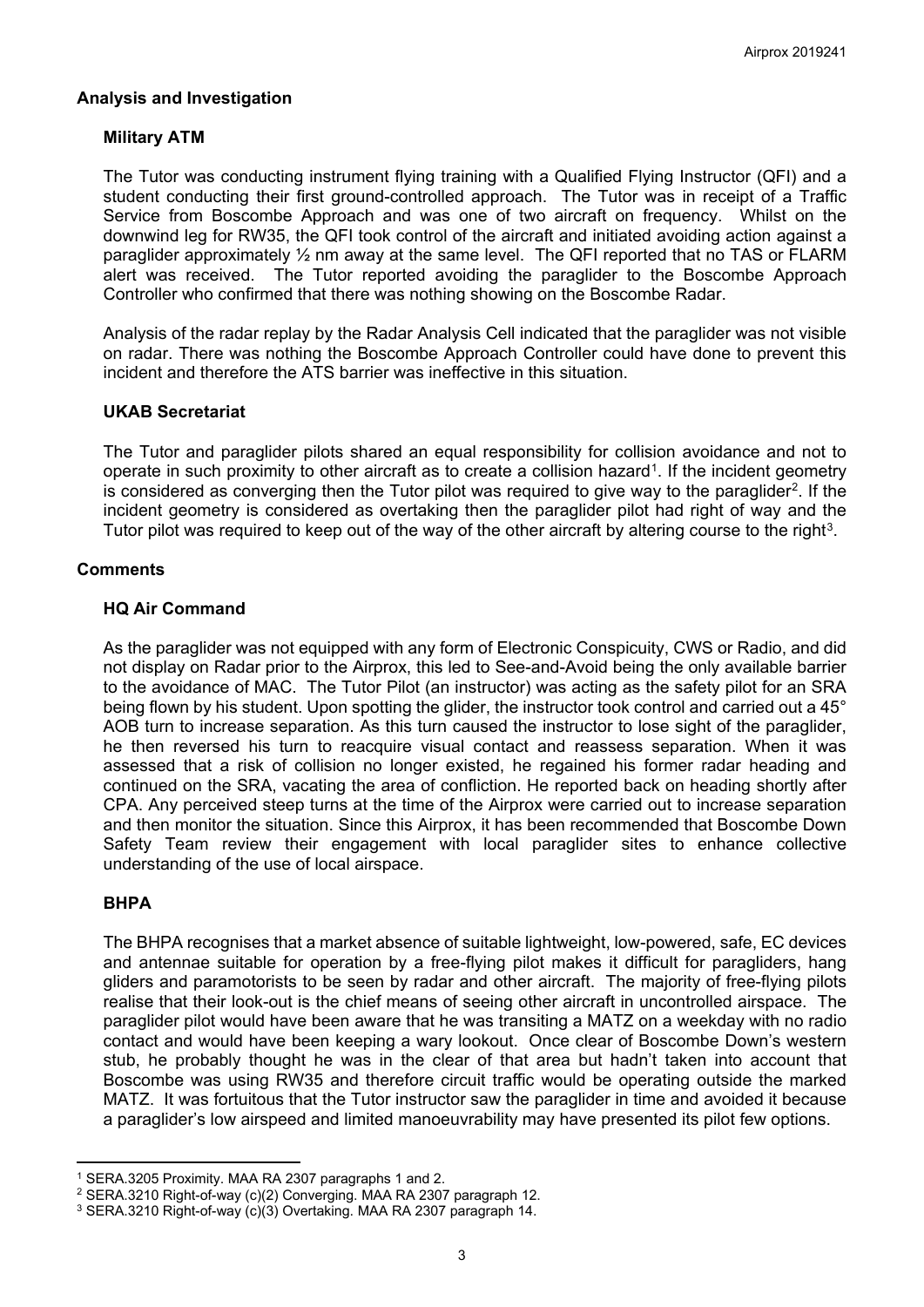## **Summary**

An Airprox was reported when a Tutor and a paraglider flew into proximity in the vicinity of Salisbury at 1155hrs on Tuesday 13th August 2019. Both pilots were operating under VFR in VMC, the Tutor pilot in receipt of a Traffic Service from Boscombe Down. The paraglider pilot was not in receipt of an ATS.

#### **PART B: SUMMARY OF THE BOARD'S DISCUSSIONS**

Information available consisted of reports from the pilots of both aircraft, transcripts of the relevant RT frequencies, radar photographs/video recordings, reports from the air traffic controllers involved and reports from the appropriate ATC and operating authorities. Relevant contributory factors mentioned during the Board's discussions are highlighted within the text in bold, with the numbers referring to the Contributory Factors table displayed in Part C.

The Board first discussed the actions of the Tutor pilot. He was receiving a Traffic Service in the radar pattern for an SRA to RW35. His TAS could not detect the paraglider, nor could ATC see it on the radar, so he had no prior situational awareness that the paraglider would be there (**CF3, CF4**). Once the instructor had spotted the paraglider he manoeuvred to keep clear, and then reported back on heading to the controller. Members commended his look-out in spotting the paraglider in time to take timely and effective action whilst monitoring his student's instrument flying (**CF5**).

The Board then discussed the actions of the Paraglider pilot, he reported seeing the Tutor conducting steep, high banked turns, but the radar track and the RT transcript did not match this picture. However, prior to joining the radar pattern, the Tutor pilot had been conducting general handling to the west of Boscombe Down, and members thought it was likely that this was the profile described by the paraglider pilots. Noting that many paraglider pilots did not carry a radio, members discussed whether, knowing that he was going to transit through the Boscombe MATZ, the pilot could have telephoned Boscombe ATC prior to getting airborne (**CF2**). The BHPA member told the Board that although pilots knew the general direction of travel based upon forecast wind, it was almost impossible to know how long a pilot was going to be able to stay airborne (as demonstrated by the witness pilot who had to land much earlier) and so it would be difficult for pilots to telephone all of the ATC agencies that they may or may not get close to in a sortie. Nevertheless, he noted that he had written an educational piece to be published in SkyWings outlining best practise with regard to telephoning ATC units prior to getting airborne and reminding pilots that there was likely to be traffic manoeuvring outside MATZ. In particular, in this Airprox it was noted that it was unusual for Boscombe Down to be using RW35 and therefore the paraglider pilots may have assumed that they would not have encountered traffic to the southwest of Boscombe; without any radio or CWS they had no way of knowing that the Tutor was there (**CF3**, **CF4**). Certainly, the paraglider pilot would not be able do much in the way of avoiding action to remain clear of the Tutor and would have been concerned about the threat of the wing collapsing due to the wake turbulence (**CF5**).

The Board briefly looked at the actions of ATC but, although they were providing a Traffic Service to the Tutor pilot, they had no knowledge about the paraglider and therefore could not have provided Traffic Information (**CF1**). Military members informed that Board that following this Airprox, the unit was making efforts to engage with the local paragliding clubs in order to improve knowledge on both sides.

In assessing the risk, members quickly agreed that although safety had been degraded, the actions of the Tutor pilot had ensured that there was no risk of collision, risk Category C.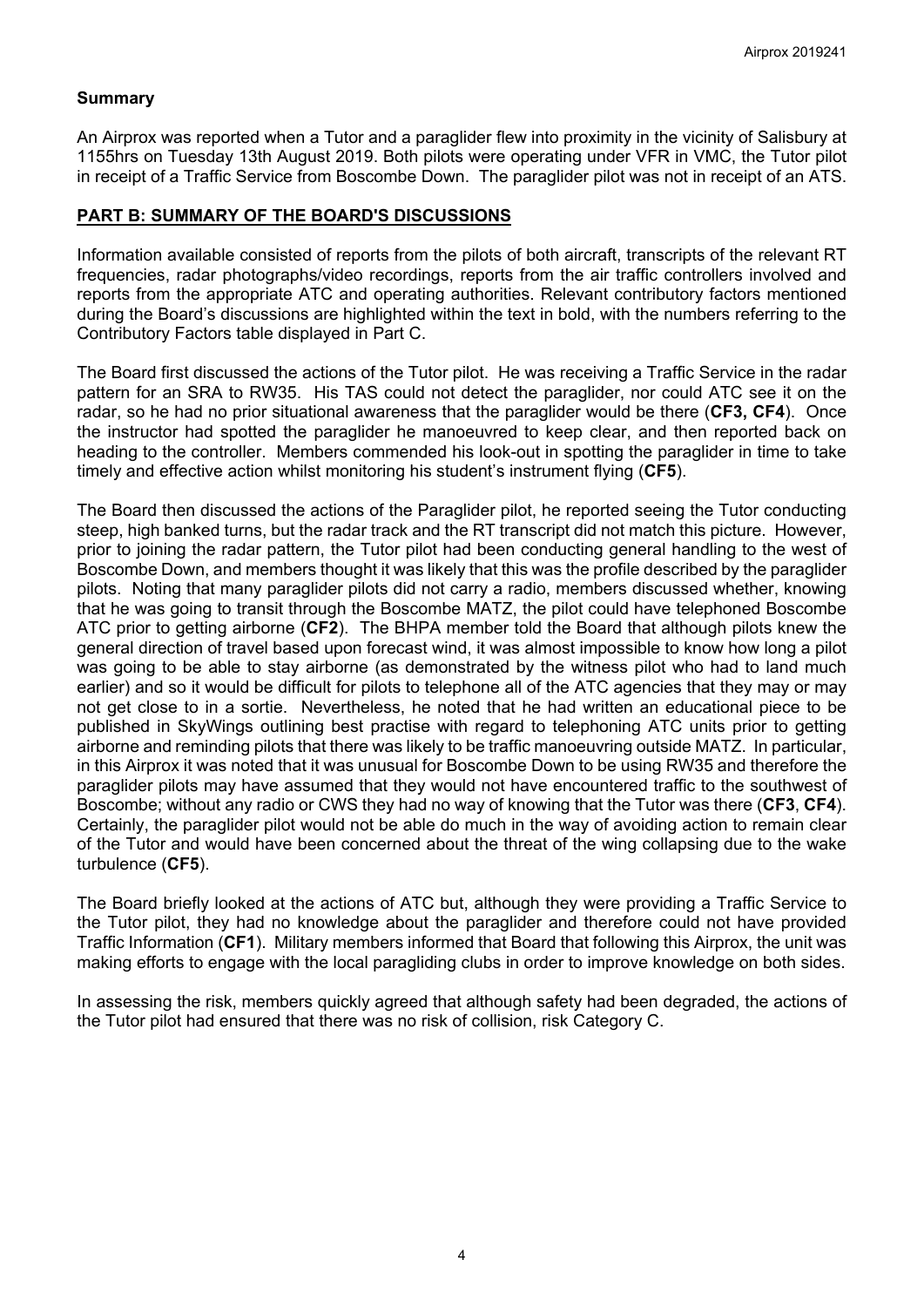# **PART C: ASSESSMENT OF CONTRIBUTORY FACTORS AND RISK**

## Contributory Factors:

|     | 2019241                                                        |                                                                                             |                                                      |  |  |  |
|-----|----------------------------------------------------------------|---------------------------------------------------------------------------------------------|------------------------------------------------------|--|--|--|
| CF. | Factor                                                         | <b>Description</b>                                                                          | Amplification                                        |  |  |  |
|     | <b>Ground Elements</b>                                         |                                                                                             |                                                      |  |  |  |
|     | • Situational Awareness and Action                             |                                                                                             |                                                      |  |  |  |
| 1   | Contextual                                                     | • Situational Awareness and Sensory Events                                                  | Generic, late, no or incorrect Situational Awareness |  |  |  |
|     | <b>Flight Elements</b>                                         |                                                                                             |                                                      |  |  |  |
|     | • Tactical Planning and Execution                              |                                                                                             |                                                      |  |  |  |
| 2   | <b>Human Factors</b>                                           | • No Decision/Plan                                                                          | Inadequate planning                                  |  |  |  |
|     | • Situational Awareness of the Conflicting Aircraft and Action |                                                                                             |                                                      |  |  |  |
| 3   | Contextual                                                     | • Situational Awareness and Sensory Events                                                  | Generic, late, no or incorrect Situational Awareness |  |  |  |
|     | • Electronic Warning System Operation and Compliance           |                                                                                             |                                                      |  |  |  |
| 4   | Technical                                                      | • ACAS/TCAS System Failure                                                                  | Incompatible CWS equipment                           |  |  |  |
|     | • See and Avoid                                                |                                                                                             |                                                      |  |  |  |
| 5   | Contextual                                                     | • Near Airborne Collision with Aircraft, Balloon,<br>Dirigible or Other Piloted Air Vehicle | A conflict in the FIR                                |  |  |  |

## Degree of Risk: C.

## Safety Barrier Assessment<sup>[4](#page-4-0)</sup>

In assessing the effectiveness of the safety barriers associated with this incident, the Board concluded that the key factors had been that:

#### **Ground Elements:**

**Situational Awareness of the Confliction and Action** were assessed as **ineffective** because the controller could not see the paraglider on the radar and so did not know it was there.

#### **Flight Elements:**

 $\overline{\phantom{a}}$ 

**Situational Awareness of the Conflicting Aircraft and Action** were assessed as **ineffective** because neither pilot had any situational awareness that the other one was there prior to seeing it.

**Electronic Warning System Operation and Compliance** were assessed as **ineffective** because the TAS in the Tutor could not detect the paraglider.

<span id="page-4-0"></span><sup>4</sup> The UK Airprox Board scheme for assessing the Availability, Functionality and Effectiveness of safety barriers can be found on the **UKAB Website**.